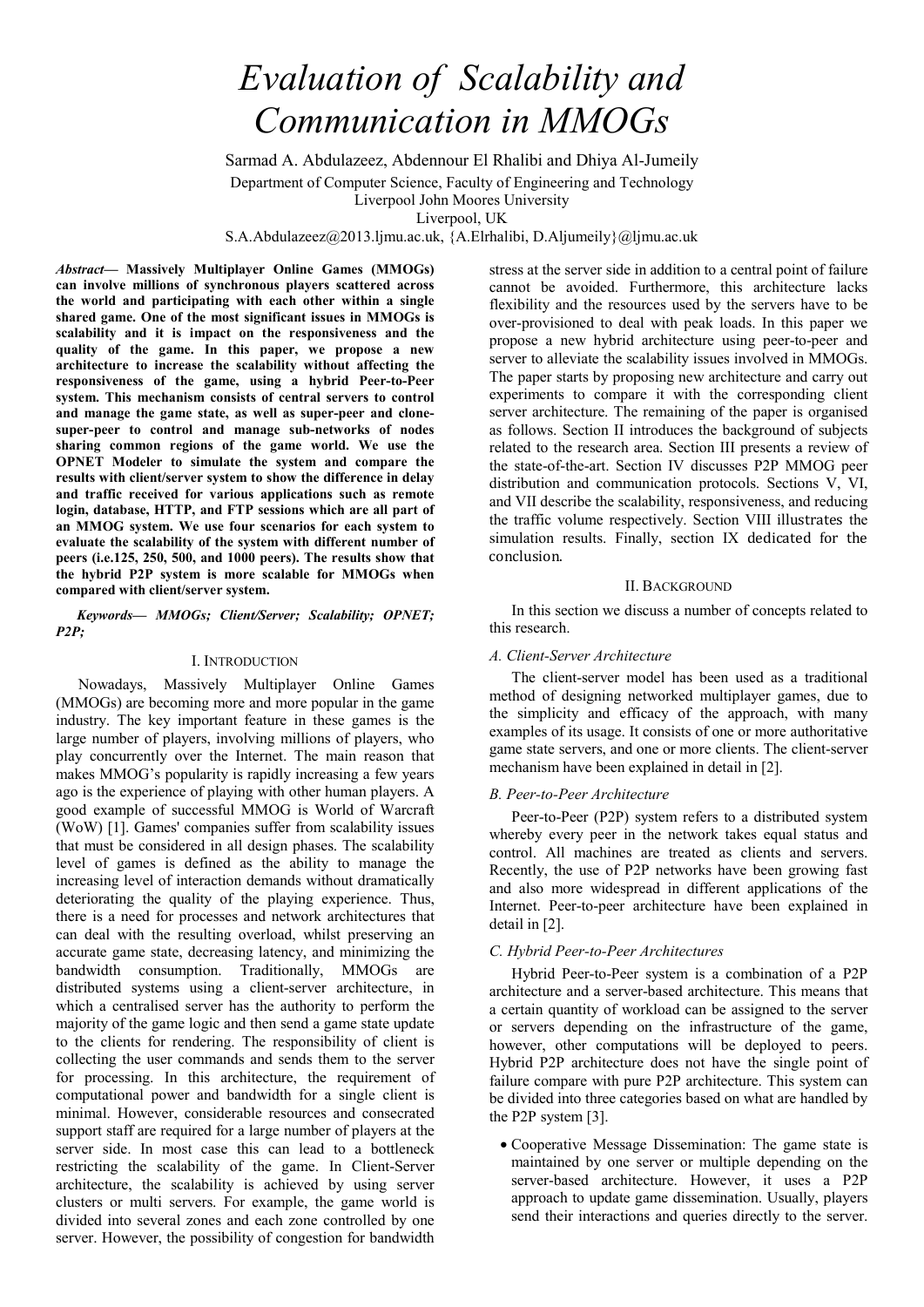After execution, the server uses a P2P multicasting technique for sending the updates to all players.

- State Distribution: Distribute the game state between peers. Peers responsible for execution of player actions because they hold primary copies of objects, but, all or part of the communication among peers might be managed by the one server or more. Furthermore, the server is responsible for centralised processes such as authentication, and control of joining and leaving of players. This mechanism achieves good scalability by distributing the cost of state execution among peers.
- Basic Server Control: P2P overlay responsible to do both message dissemination and state distribution. The essential role of the servers is to keep highly sensitive data, such as players' logins, payment information, as well as players' progress and game state. The responsibility of the server is to control joining and leaving of players. However, servers do not preserve games state or execute state dissemination.

#### III. RELATED WORKS

Scalability is a phenomenon observed in many natural and artificial systems such as MMOGs. With huge number of players, MMOGs are becoming increasingly common in the game world. However, they still suffer from scalability problem. Some researches tried to solve this problem. Hu and Liao [4] proposed a distributed peer-to-peer (P2P) architecture to deal with the scalability issue based on Voronoi diagram [5]. The scalability can be achieved by dramatically reducing server load with a single lightweight server. In fact, the server is used just for authentication, and is not required after login [4]. Hu et al. [6] extended the previous work and proposed the Voronoi-based Overlay Network (VON) scheme to preserve the P2P architecture with small overhead, and achieves high scalability through bounding resource use at each player peer. Glinka et al. [7] proposed a new middleware system called RTF (Real-Time Framework) for developing real-time MMOGs. RTF can be used for automatically distributing the game state among participating servers, and provides effective communication and concurrence between game servers and clients [7]. Gupta et al. [8] propose a novel method for distributing consistency protocol and system architecture called SEMMO (Scalable Engine for MMOs). In this research, the engine authorises the clients to do all computations in local computer, however, the central server only determines the serialisation order of game actions [8]. Mildner et al. [9] propose a design for realtime massively multiplayer games to satisfy the high demands on scalability and responsiveness. In this research, the authors used a fully distributed P2P overlay system with a dynamic connection scheme. This system supports a big number of players by utilising local interests in the virtual world. As well as using a Geocast algorithm for sending messages to an arbitrary set of players based on their positions in the networked virtual environments (NVE) [9].

## IV. P2P COMMUNICATION PROTOCOL FOR MMOGS

Over the last few years, there have been different P2P communication protocols for MMOGs and also for virtual worlds. These protocols have been developed in many active projects. The following sections will describe these categories: Application Layer Multicast (ALM) based protocols, super-peer based protocols and mutual notification based protocols.

## *A. Application Layer Multicast Based Protocols*

Standard Application Layer Multicast (ALM) methods are used for distributing game events and messages [10]. ALM provides the mechanism to multicast as an application level service instead of a service at lower levels of the network stack [11]. Commonly, the game space is divided into a number of subspaces. Each subspace is represented by a special multicast group. When an event occurs inside one subspace, the corresponding message is sent through the subspace's multicast group just for players interested in events in this subspace. A player is usually only interested in events that happen inside an Area of Interest (AoI). A typical example for an ALM based protocol is SimMUD [12]. The game space in SimMUD is divided into fixed zones with unique IDs.

## *B. Super-peer Based Protocols*

Similarly to ALM based protocols, the game space is commonly divided into subspaces. However, the subspaces can be a fixed size [13] or sometimes dynamically based on player density [14]. Each subspace is assigned to a responsible peer called super-peer. The responsibility of super-peer is receiving all game event messages related for his subspace and distributed to all subspace players. Players can be registered at any interest super-peer of the subspaces. In dynamic subspace sizes, super-peer overloading is prevented by determining the number of players per subspace. If the number of players inside a certain subspace is too high, it will be divided into smaller subspaces. A useful example for this type of protocols is the publish/subscribe based technique [13].

#### V. SCALABILITY

Scalability is a desirable feature of network, system, or process. It is one of the most important challenges in MMOGs development and deployment. Scalability indicates the ability of a system to accommodate an increasing number of players in the game world, without affecting the performance of the game. The scalability is a crucial aspect to long term success when the system is subject to increasing demand. Scalability in computer science field generally divided into two main aspects; structural scalability and load scalability [15]. Structural scalability is the ability of the system to expand in the selected dimension without main modifications to the architecture of the system such as adding nodes (peers) to a system without the need to modify the system. Load scalability means using of available resources in a way that allows dealing with load increase, such as the increase of number of players in game world. In our research, we have used the load scalability to increase the number of players in the region of game world. Some factors that can effect load scalability are shared resource scheduling, scheduling the category of resources in ways that lead to an increase own usage, the increase of interconnection of player inside the region, wrong selection of region's super-peer and clone-super-peer, and lack of exploitation of parallelism in efficient way.

#### VI. RESPONSIVENESS

In MMOG, responsiveness indicates to the ability of the game applications to deploy updates among players in an efficient manner without affecting the gameplay, without prejudice in the virtual world such as stop the game a little bit whilst waiting for update. In other words, "Responsiveness" means the delay that it takes for an update event to be registered" [16]. In traditionally architecture for MMOGs,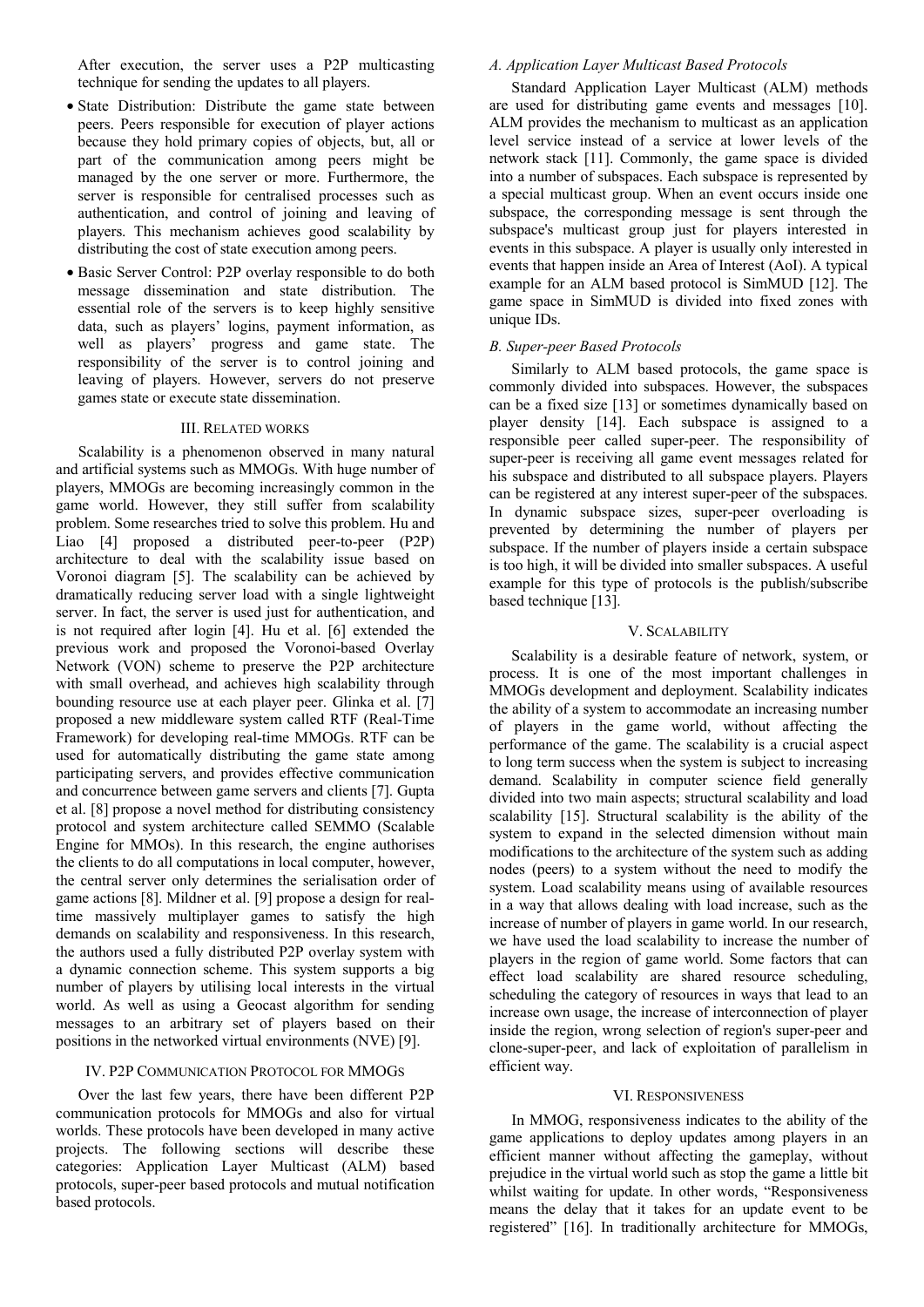players wait until received updates from the server. This will lead to high latency, especially when the position of the player is far from the game server, and thus effect on the performance of the game. Instead, the client locally predicted the position of the player whilst waiting for a response from the server, applying corrective state rewinds to the local view of the world so that the player's view was still authoritatively controlled by the server. To achieve good responsiveness, the game updates must be received to players quickly. In this case, the peers must include some computation to decrease the bandwidth and latency requirements such as dead reckoning, message aggregation, and message compression.

## VII. REDUCING THE TRAFFIC VOLUME

Reducing traffic of the network have been concentrated on two prime dimensions: Reducing the number of parties (peers, super-peer, or clone-super-peer) that sent a message to it, and reducing the number of messages required sent from the server to the parties in the game world. MMOGs are a group of state information, and a process for updating those state. There are many state changes when for example two avatar are interacting with each other. The game server can be changing just the state of the two avatars. Moreover, decision of the combat among those avatars is possibly not relevant and effect to other avatars in the game world. There are two key solutions to exploit this behaviour: region-based computation and message deployment, and Area of Interest Management (AoIM). In region-based mechanism, the game world is divided into regions. In our research, we use the geographical based region to divide the game world, and each region manages the state and control the behaviour of players by super-peer and clone-super-peer. The message deployment and game states are done through both superpeer and clone-super-peer. This mechanism will reduce the network traffic compare with sending the message and game states to each player in the game world. However, in Area of Interest Management (AoIM) mechanism, a message is only sent to the player that needs this information, in order to display an accurate state of the world to the players. In this research, two types of traffic are used: explicit traffic and background traffic as detailed in the next subsections.

# *A. Explicit traffic*

Explicit traffic is packet-by-packet basis traffic. It models for packet creation, queuing, transmission, and demolition explicitly traffic through a discrete-event simulation process. The packet is created by using several applications such as (remote login, database, web services, HTTP etc.). Therefore, explicit traffic modelling is one of the most important models that provide accurate results due to it is provided the details of protocols. In addition, explicit traffic can be used to model all the details in discrete-event simulation, but it takes more time and resources. Using background traffic in order to reduce the computational burden, this will be introduced in the next section. There are three main mechanisms for explicitly traffic modelling [17]:

- Packet generation: The basic method to generate streams of generic packets is configuring certain node objects.
- Application requests: Create application requests to represent the traffic flowing among two nodes in the network.
- Application traffic models: Include a group of models for generating traffic based on standard applications such as (remote login, database, web services, HTTP etc.).

#### *B. Background Traffic*

Explicit traffic provides an accurate result but it is not useful for large network because it allows detailed control of the modelled protocol and takes a very long time and require further computing resources. Therefore, use background traffic has been introduced to solve these problems. Background traffic described as analytically modelled traffic rather than discrete-event simulation. Therefore, it consumes a very small amount of computing resources and takes considerably less time. Use hybrid simulation system to combine explicit traffic and background traffic. The performance of explicit traffic at this case is really influenced by the extra delays analytically calculated and produced by the background traffic load. However, background traffic technique is not beneficial for all simulation scenarios because it is based on analytical models. The implementation of background traffic is restricted to statistics of protocols at higher layers than IP, such as TCP, UDP, IP traffic, and applications. Background traffic can takes three different forms [18]:

- Traffic flows: Describes an end-to-end flow of traffic from a source to one or more destination nodes. In this type of traffic, you can create traffic flows manually by using traffic flow objects. As well as, you can also import traffic flows from text files and spreadsheets.
- Baseline loads or sometime called "static background utilization": The traffic is represented as a background load on a link, node, and connection. In this type of traffic, a traffic load is "static" and applies to one object, on the contrary a traffic flow, which can extend to multiple nodes and links.
- Application demands: Use application demands to represent background traffic flowing between two nodes. Furthermore, you can also configure application demands to be purely discrete- event simulation (explicit traffic), or hybrid simulation.

#### VIII. SIMULATION

OPNET Modeller 14.5 is used to model and simulate the system. OPNET has possibly the largest selection of readymade protocol models [19].

## *A. Network Topology of Scenarios 1*

We have used two architectures to simulate Client/Server system and Hybrid P2P system. This first architecture consists of the following devices: game server, two Cisco C400 Router, IP Cloud, Ethernet Switch, and Ethernet Workstations as shown in figure 1. The connection mechanism between these devises is described as follow: The game server connects with the IP Cloud through Cisco C400 Router (server gateway). The IP Cloud connects with the Ethernet Workstations (Peers) through both Cisco C400 Router (Client gateway) and Ethernet Switch. Using Ethernet 100BaseT link to connect between server and server gateway, also between the client gateway and Ethernet switch. Using PPP DS1 link to connect between Router and IP Cloud, also between IP Cloud and Client gateway. Use Ethernet 10BaseT link to connect between the Ethernet Workstations and Ethernet Switch. In client/server architecture, all the applications that showed in table 2 are manage and control by the server. The number of Ethernet Workstations was (125, 250, 500, and 1000) at each scenario.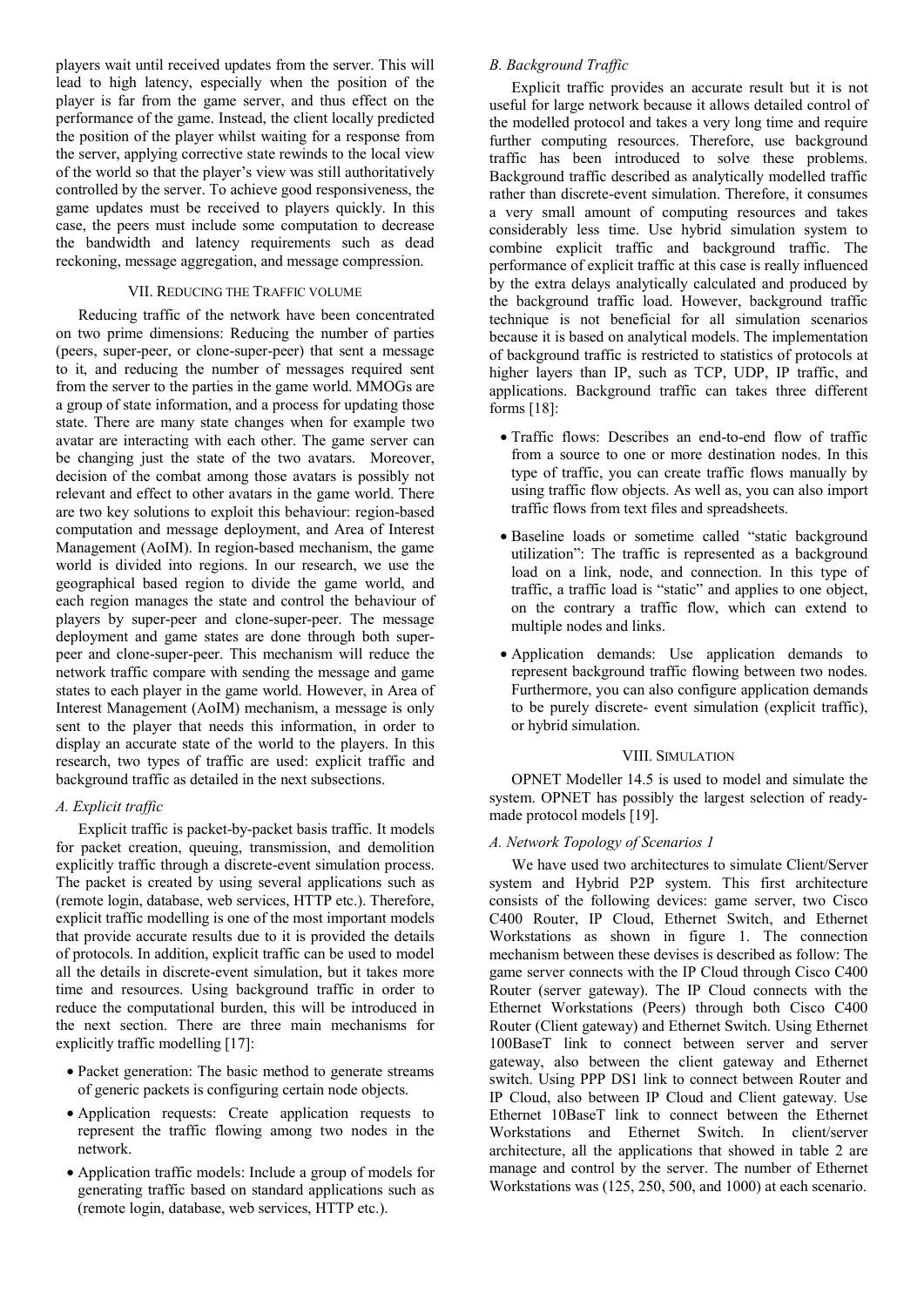

Fig. 1. Client/Server scenario

#### *B. Network Topology of Scenarios 2*

The second scenario has the same devices in scenario 1 but with a little bit change in the zone area by adding superpeer and clone-super-peer to the region. Each region has 60 peers connected to both super-peer and clone-super-peer using the super-peer gateway as shown in figure 2. In Hybrid P2P architecture, only the remote login manages and controls by the server, the others applications control and manage by the region super-peer and clone-super-peer.



Fig. 2. Hybrid P2P scenario

The applications that were used during the simulation for all scenarios are Remote Login, Database, HTTP, and FTP as shown in the table 1.

TABLE 1: THE APPLICATIONS USED IN SIMULATION

| Name of<br><b>Applications</b> | <b>Start Time</b><br>Offset (second) | <b>Duration</b><br>(second) | <b>Repeatedly</b>  |
|--------------------------------|--------------------------------------|-----------------------------|--------------------|
| Remote login                   | Constant $(1)$                       | Constant (300)              | Once at Start Time |
| Database                       | Constant (1)                         | Constant (300)              | Once at Start Time |
| <b>HTTP</b>                    | Constant $(1)$                       | Constant (300)              | Once at Start Time |
| <b>FTP</b>                     | Constant (1)                         | Constant (300)              | Once at Start Time |

 The duration of the simulation is set to 1200 seconds for all the profiles used in the system for the scenario with 125 peers, however, the duration of the simulation duplicated when the number of peers are duplicated for example when the number of peers is 250 peers the simulation duration will be 2400 second and so on. The simulation parameters that used in the simulation system described in table 2.

#### TABLE2: SIMULATION PARAMETERS

| <b>Applications</b> | <b>Parameters</b>       | Unite     |
|---------------------|-------------------------|-----------|
| Remote login        | Delay                   | Seconds   |
|                     | Traffic Received        | Bytes/sec |
| Database            | Traffic Received        | Bytes/sec |
| <b>HTTP</b>         | Delay                   | Seconds   |
|                     | <b>Traffic Received</b> | Bytes/sec |
| <b>FTP</b>          | Delay                   | Seconds   |
|                     | Traffic Received        | Bytes/sec |

#### *C. Analysis of the Results*

In this section, we have analysed network performance under simulation scenarios from the view of five initial parameters.

#### *a) Overall Delay*

This parameter is defined as the overall end-to-end delay for all packets received by the station. End- to-end delay for the application that used during the simulation is measured from the time from source to destination. Figure 3 shows the overall delay for the client/server architecture compare with the overall delay of the hybrid P2P architecture with 125, 250, 500, and 1000 peers without adding any background traffic to the connection link. Figure 3 illustrates that the delay for the client/server system is greater than the delay of the hybrid P2P system for all application used in the simulation except the remote login application because this application is the same for both architectures. All the players must login in the game server at the first time. This is the reason that make the delay nearly equal for the remote login application for all four scenarios. However, database query delay for client/server system is four times greater than the delay of database query in hybrid P2P system. due to all players in client/server architecture send their queries of database directly to the server, however, the players in hybrid P2P architecture sent queries of databases to the region's super-peer and clone-super-peer, and this thing helps to decrease the overall delay for hybrid P2P system.



Fig. 3. The overall delay for client/server and hybrid P2P architecture with 125, 250, 500, and 1000 peers

## *b) Traffic Received for Remote Login*

The Remote Login application allows the user to connect with a remote server and implement different operations on it by issuing commands from a local machine. However, traffic received is the average number of bytes per second forwarded to all remote login application by the transport layers in the network. Figure 4 illustrates the traffic received for the remote login application with 125, 250, 500, and 1000 peers for both client/server and hybrid P2P architecture. The figure showed that the traffic received for the remote login application is nearly equal. Due to the remote login is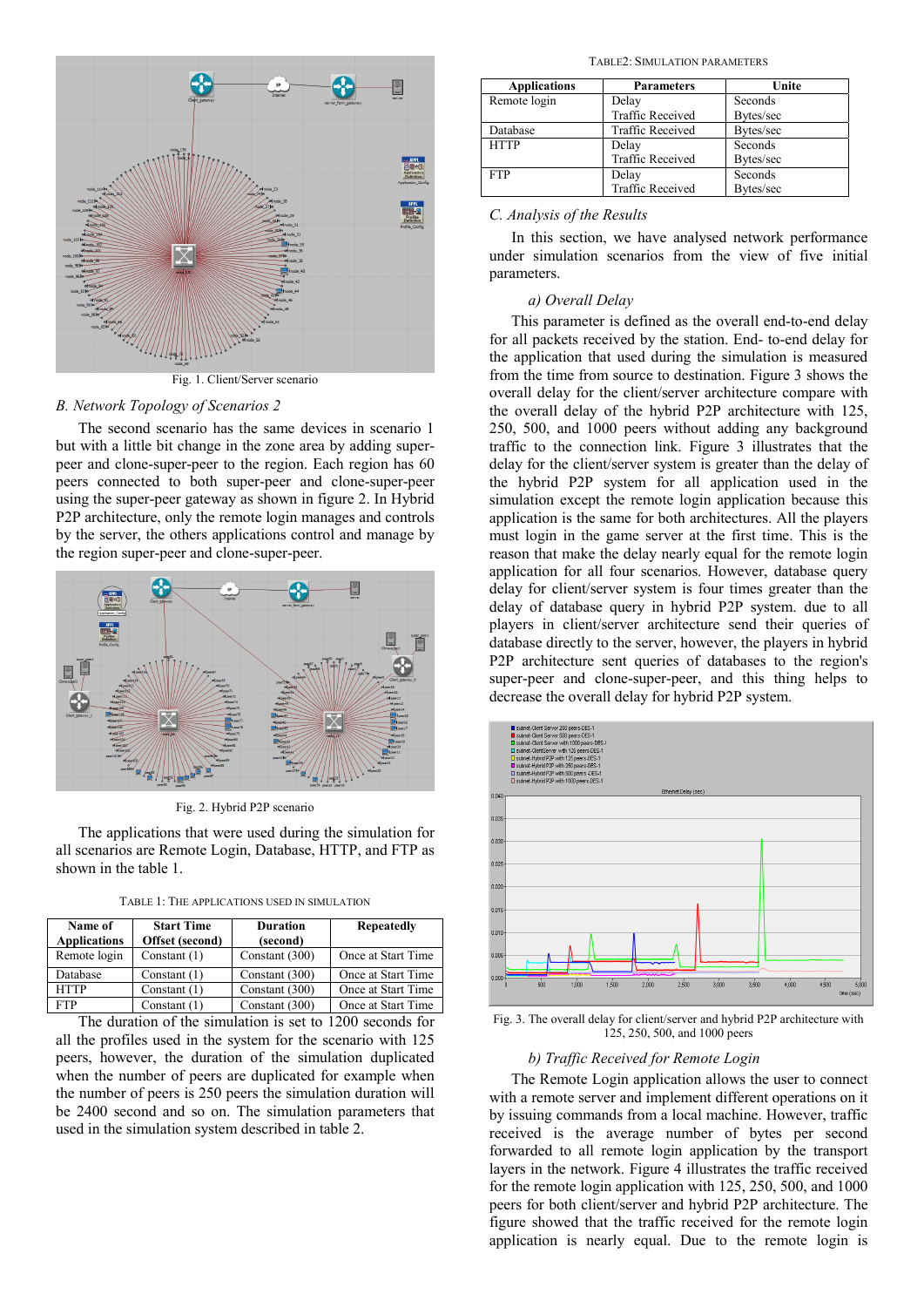managed by the server for both scenario. However, there is a very large variation between the traffic Received for Remote Login for scenario with 500 peers and the scenario with 1000 peers for both architectures up to five times.



Fig. 4. Traffic Received for Remote Login for client/server and hybrid P2P architecture

## *c) Traffic Received for Database Query*

The database query operates on retrieving data from the database. It consists of a query message that holds the database request and a response message that holds the data. The traffic received for database query defined as the average number of bytes per second forwarded to all database query application by the transport layers in the network. Figure 5 displays the traffic received of database query with 125, 250, 500, and 1000 peers for both client/server and hybrid P2P architecture. The figure explains the traffic received of database query for client/server system is much greater than the traffic received of database query for hybrid P2P system up to nearly five times with 500 peers, however, traffic received for database query up to highest level more than ten times in client/server architecture with 1000 peers compare with hybrid P2P with same number of peers. This shows that when the number of players increased, then the traffic received of database query will increased while it remains stable in hybrid P2P architecture. Due to the database query in hybrid P2P system is manage and control by the region super-peer and clonesuper-peer.



Fig. 5. Traffic Received for Database Query for client/server and hybrid P2P architecture

#### *d) Traffic Received for HTTP*

The HyperText Transfer Protocol (HTTP) is the Internet browsing activity where a client node periodically contacts web servers to get web pages. HTTP traffic received is the average number of bytes per second forwarded to the HTTP

application by the transport layers in the network. Figure 6 illustrates the difference between the HTTP traffic received for client/server and hybrid P2P system with 125, 250, 500, and 1000 peers. The figure shows the clearly increase of HTTP traffic received to reach the highest peak with 340.000 bytes/second in the scenario four with 1000 peers, while it remains stable in hybrid P2P architecture for all scenarios by less than 20.000 bytes/second.



Fig. 6. Traffic Received for HTTP for client/server and hybrid P2P architecture

Figure 6 shows that the delay of HTTP application for hybrid P2P system is slightly less than the delay of HTTP for client/server system. Due to the fact that the amount of data used in HTTP application is few in comparison with the enormous amount of data in FTP application, which made the contrast in overall delay is comparatively few.

#### *e) Traffic Received for FTP*

File Transfer Protocol (FTP) has two primary operations for data transfer. The first one is FTP put operation uploads a file onto the FTP server; however the FTP get operation downloads a file from the FTP server onto the client node. Figure 7 shows the FTP Traffic Received for client/server and hybrid P2P system. The figure indicates the big difference between the FTP traffic received for client server and the FTP traffic received for hybrid P2P system at the start time of the FTP application. The FTP traffic received for hybrid P2P is nearly equal to 50.000 bytes/second at the starting time of the application, while rapidly increasing even up to the highest level with at the fourth scenario with nearly 340.000 bytes/second. These results will make the client/server architecture inappropriate to some extent to design MMOGs.



Fig. 7. FTP Traffic Received for client/server and hybrid P2P architecture